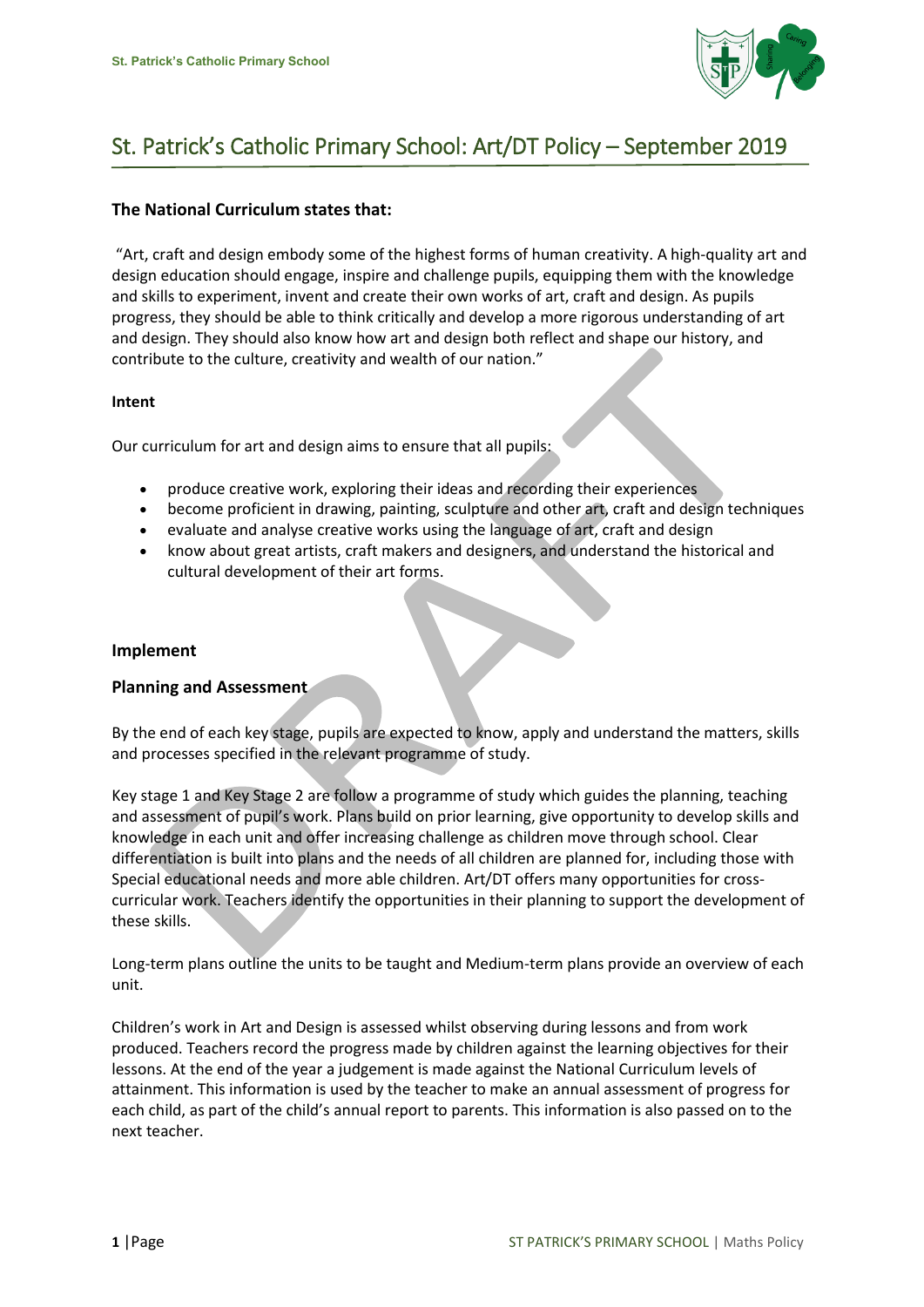

# **Quality of Teaching and Learning**

It is seen as very important to employ a wide range of teaching strategies. However, emphasis is placed on direct teaching, demonstrating, modelling methods and strategies to be learnt, and the use of skilful questioning in order to develop understanding.

The development of oral communication skills and a rich vocabulary are nurtured through encouraging children to talk about their experiences and understanding with each other as well as their teacher and parents. Children use the environment, artefacts, the work of famous artists, and textiles for observation and as a stimulus for their own work. Children should express and develop their own thoughts and feelings, which they can then use to create their own work using a wide variety of materials. Children are encouraged to use the correct materials and tools to fit the purpose of the task. Children have opportunities to practise and develop their skills. Children have opportunities to work in 2D and 3D. We encourage them to make judgements and evaluate their work.

Each classroom displays children's work/homework.

## **Leadership and Management**

#### **The Role of Governors**

The Governors are informed regularly about standards and the progress throughout the school, through the Governors' meetings, Headteacher's report to Governors, and a summary of the data. A Governor responsible for each subject meets regularly with the Coordinator. This Governor receives a copy of the subject Policy, subject action plan and analysis of SATs results. The Governors are also involved in the setting of targets for the end of key Stage 2 and in carrying out a work scrutiny of books throughout the school.

## **The Role of the Headteacher**

The Headteacher, in collaboration with the Coordinator, establishes the whole school approach to each subject area. She ensures and clarifies what needs to be achieved by the coordinator and provides the necessary support and resources in order to achieve it.

The Head teacher is kept informed about the quality of teaching and learning through regular discussions with the coordinator and also by using the monitoring forms which are completed after any kind of monitoring activity

## **The role of the Coordinator**

The Coordinator develops an overview of the strengths and weaknesses of their subject in the school and uses this to inform contributions to the subject Action Plan and carries out the tasks identified.

A supportive role is given to teachers for planning, teaching lessons and making assessments. Advice is also given on the use of resources.